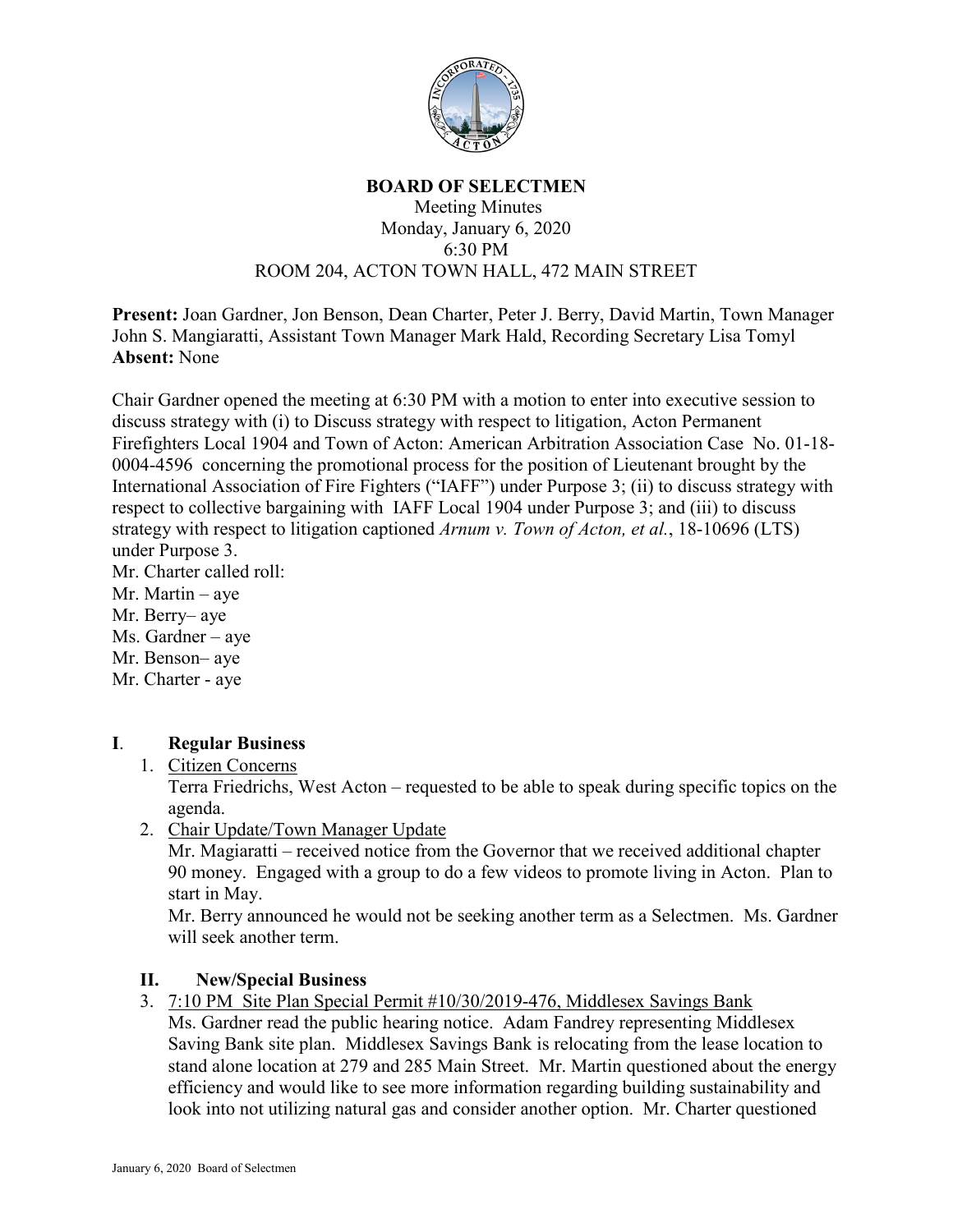

about the number of parking spaces. There are 6 full time staff, and believes that there should be more than 8 total spots, and plans for 15 parking spots to allow for customers and that anything less would spill out into the neighborhood and other businesses. Terra Friedrichs, West Acton – would like the path to Mass Ave be accessible to pedestrians also installing a bench in front of building like the current West Acton branch.

Lou Levine, Attorney for Middlesex bank is working with the owners of the private property where Starbucks is to provide access. There is a 10% grade to the path that currently has stairs.

Jim Snyder Grant, Half Moon Hill – encourages not hooking up to natural gas and using an electrical single unit to provide heat and air conditioning and being a net zero building like the new fire station and twin schools.

Mr. Fandrey explained that their large operation on Westborough is covered with solar panels, and feels the current plan is energy efficient and meets codes and standards. Alyssa Nichol, School Street – commented about lack of trees on the Main Street portion – Mr. Fandrey explained that the are reasons related to site distance and safety concerns. Mr. Berry explained that the Board has a Sustainability policy and strongly encourages the developer to consider the use of geo-thermal and heat pumps and discourages hooking up to natural gas.

Kim Kastens, Pope Road – commented that the price of natural gas will increase due to fracking.

Mr. Berry moves to close the public hearing Mr. Benson seconds. The Board voted 5-0. The motion carries. Mr. Berry moves to approve the site plan with a condition of a strong consideration for the use of alternative heat sources, Mr. Charter seconds. The Board voted 5-0. The motion carries.

### 4. Board to Close the April 6, 2020 Annual Town Meeting Warrant

Mr. Benson commented and suggested to push back the closing of the Annual Town Meeting warrant until January 27, 2020 at close of business and motioned, Mr. Charter seconds. The Board voted 5-0. The motion carries.

5. Discuss Process for Town Meeting Citizen Petitions

Mr. Benson requested the agenda item. Mr. Benson was unclear of the policy of citizen petition and the process. Suggests have Town Counsel review citizen petition and checking on the legality of the language so that it is clearly understood and also to offer assistance in drafting. Mr. Charter suggested that Town Manager and Town Counsel work together to come up with guidelines in working with citizen petitions at a future meeting. Mr. Benson suggests Town Manager work with Town Counsel and prepares it for the next scheduled meeting of the Board of Selectmen.

6. Discussion on Town CPC Applications and Recommendations

Mr. Mangiaratti briefed the Board on the town applications submitted for consideration. Mr. Berry moves that the Town Manager take the \$138,000 built into the budget for funding the River Street Dam Mr. Charter seconds. Mr. Berry moves to reduce request to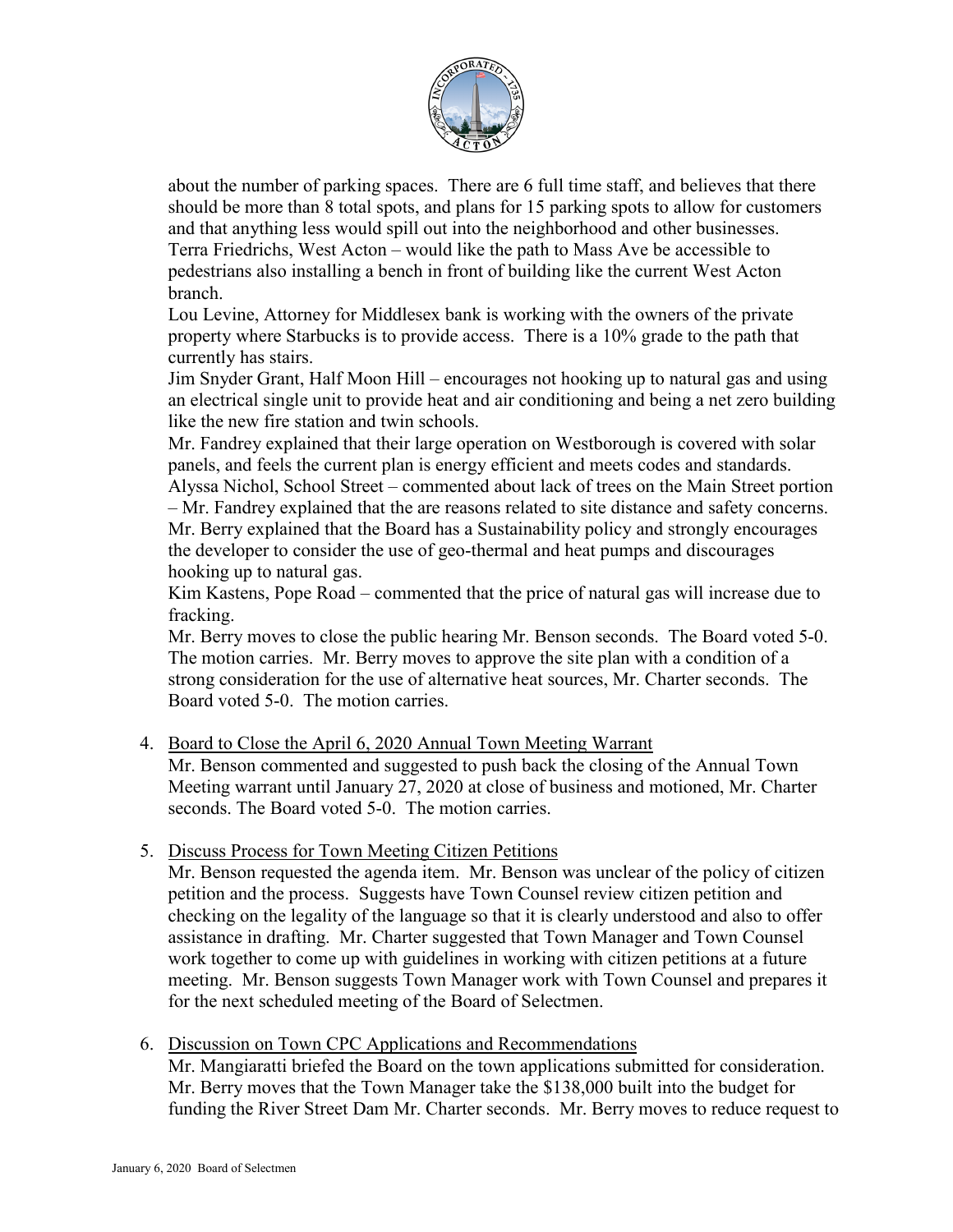

\$120,000 for design and have the Town Manager use the \$138,000 for another project, Mr. Charter seconds.

Mr. Charter moves the recommendation of applications from the Board of Selectmen to the Community Preservation Committee in order as follows:

- 1. 5% Administrative Support Letter
- 2. Housing Services
- 3. Restoration of Historic Streetscapes
- 4. Repointing & Chimney Restoration of 1889 Acton Memorial Library
- 5. Open Space Acquisition/Protection Set-Aside Funds reduced to \$300,000 from \$400,000
- 6. Community Housing Program Fund
- 7. 53 River Street Historic Park reduced to \$120,000 from \$966,000
- 8. East Acton Village Green
- 9. Gardner Field & Playground Master Plan (Phase 1)
- 10. NARA Sports Pavilion Phase 2
- 11. Isaac Davis Monument Repointing Restoration

Mr. Charter moves and Mr. Martin seconds. The Board voted 5-0. The motion carries.

7. Discuss Sewer Regulations and Bylaws

Mr. Martin requested to have this topic on the agenda Mr. Martin presented 3 areas to the Board. Requests the Board to bring these bylaw changes to a future town meeting. Suggests looking at other towns how they handle sewer with their sewer bylaws and how to change them.

Resident in West Acton suggested that the WASSAC be dissolved due to their inexpertness in the subject. Suggests collecting better data. Suggests having a committee that specializes in wastewater.

Mr. Martin suggests the WASSAC committee to propose bylaw changes to the Board and to look at other communities regarding how they handle their sewer and betterments. Board to revisit on January 27, 2020.

8. Discuss Regulatory Agreement and Sewer Betterment Request, 184 Main Street Mr. Martin held this on a consent item at the previous meeting. Concerned about the 20 year old privilege fees. Will consider the previous request. Mr. Martin moves to approve the sewer betterment request, Mr. Benson seconds. The Board voted 5-0, the motion carries.

Mr. Charter moves to approve the regulatory agreement, Mr. Martin seconds. The Board voted 5-0. The motion carries.

9. Discuss Potential Changes to Section E42 of the Town Bylaws Regarding One Day Licenses for Public Properties

Mr. Mangiaratti brought up the restriction on one day alcoholic beverage licenses on public properties. Mr. Charter explained to the Board that the only 2 places alcoholic beverages are allowed is the senior center and NARA Park. Board had previously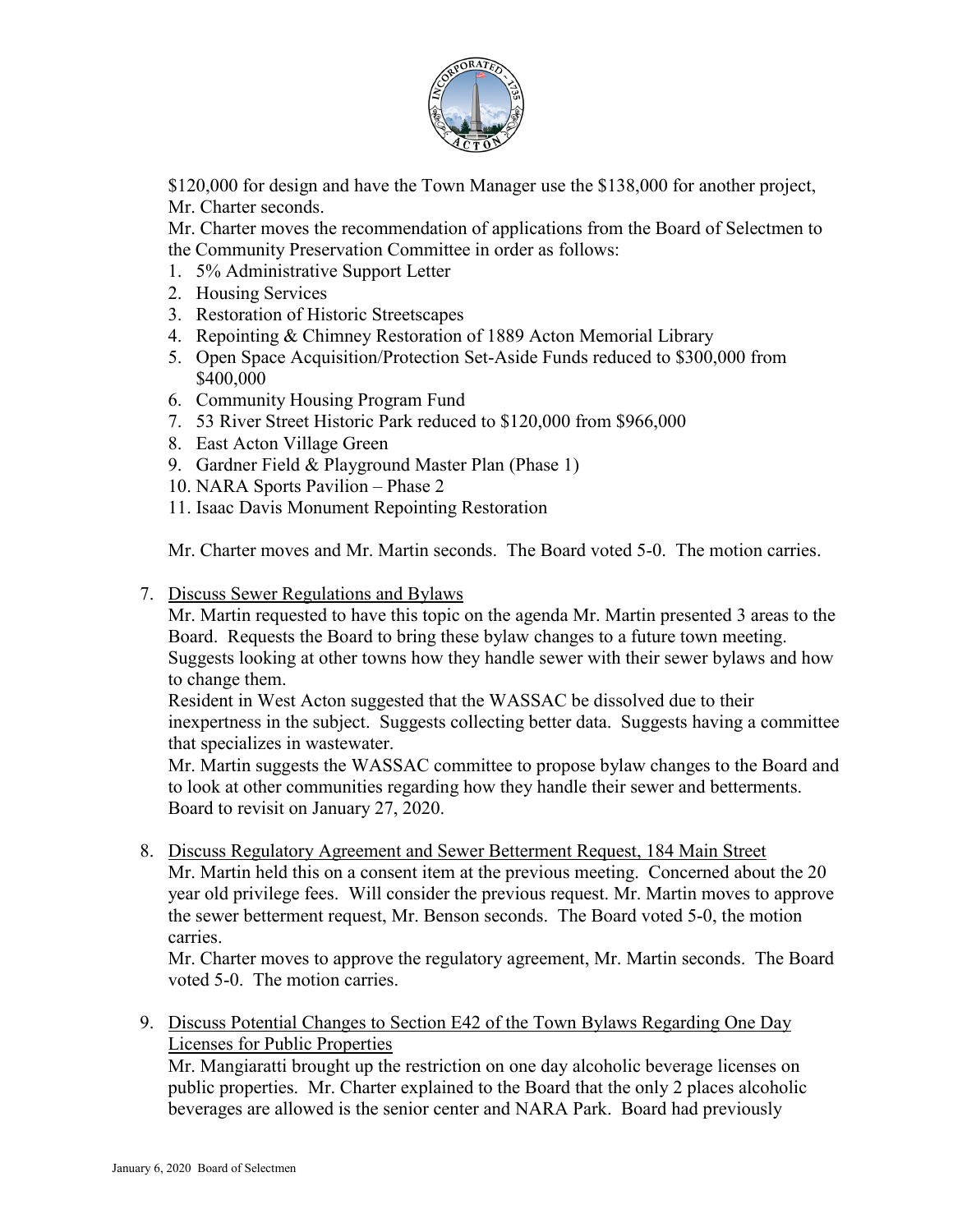

approved licenses in locations not originally listed on the bylaw. Suggests eliminating the highlighted section in the bylaw. Mr. Mangiaratti will work with Town Counsel to allow the Board to grant one day licenses not as restrictive as listed in the bylaw.

## 10. Discuss Memorial Regarding Carroll Spinney

Mr. Berry requested to have this item on the agenda. Would like to ask the Town Manager to put together a task force to discuss a possible memorial or educational piece regarding his contribution to all mankind. Mr. Benson mentioned that Mike Majors from the Finance Committee suggested renaming Community Way to Carol Spinney Way. Mr. Charter to be appointed to work with staff and to put together a task force. Ms. Gardner suggested a time line of 6 months.

## **III. Consent Items**

Mr. Benson moves to approve consent items 11-27, Mr. Charter seconds. The Board voted 5-0. The motion caries.

Mr. Benson moved to adjourn, Mr. Martin seconds. The Board voted 5-0, the motion carries. The meeting adjourned at 9:25 PM.

### **Documents and Exhibits Used During this Meeting**

- Site Plan Special Permit #10/31/19 476, Middlesex Savings Bank
- CPC Application Projects Power Point Presentation
- Email on Proposed Sewer Bylaw Changes from David Martin
- LIP Regulatory Agreement, Craftsman Village
- Town Bylaw Section E42
- Meeting Minutes, December 16, 2019
- Amended Meeting Minutes September 17, 2018, January 7, March 26, April 22, and April 30, 2019
- Committee Appointment Recommendation, Anne Kadlec
- Committee Appointment Recommendation, Leo Fochtman
- One Day Alcoholic Beverage License, Nashoba Valley Neighbors
- Recreation Department Memo to Accept Gift from Middlesex Savings Bank for \$1500
- Recreation Department Memo to Accept Gift from Emerson Hospital for \$750
- Recreation Department Memo to Accept Gift from Westford Cultural Council for \$200
- Recreation Department Memo to Accept Gift from Chelmsford Cultural Council for \$1500
- Recreation Department Memo to Accept Gift from Roche Brothers for \$3000
- Recreation Department Memo to Accept Gift from Sorrento's Pizza for \$2000
- Recreation Department Memo to Accept Gift from Heather Wilson for \$50
- Recreation Department Memo to Accept Gift from Susan Mitchell-Hardt and David E. Hardt for \$100